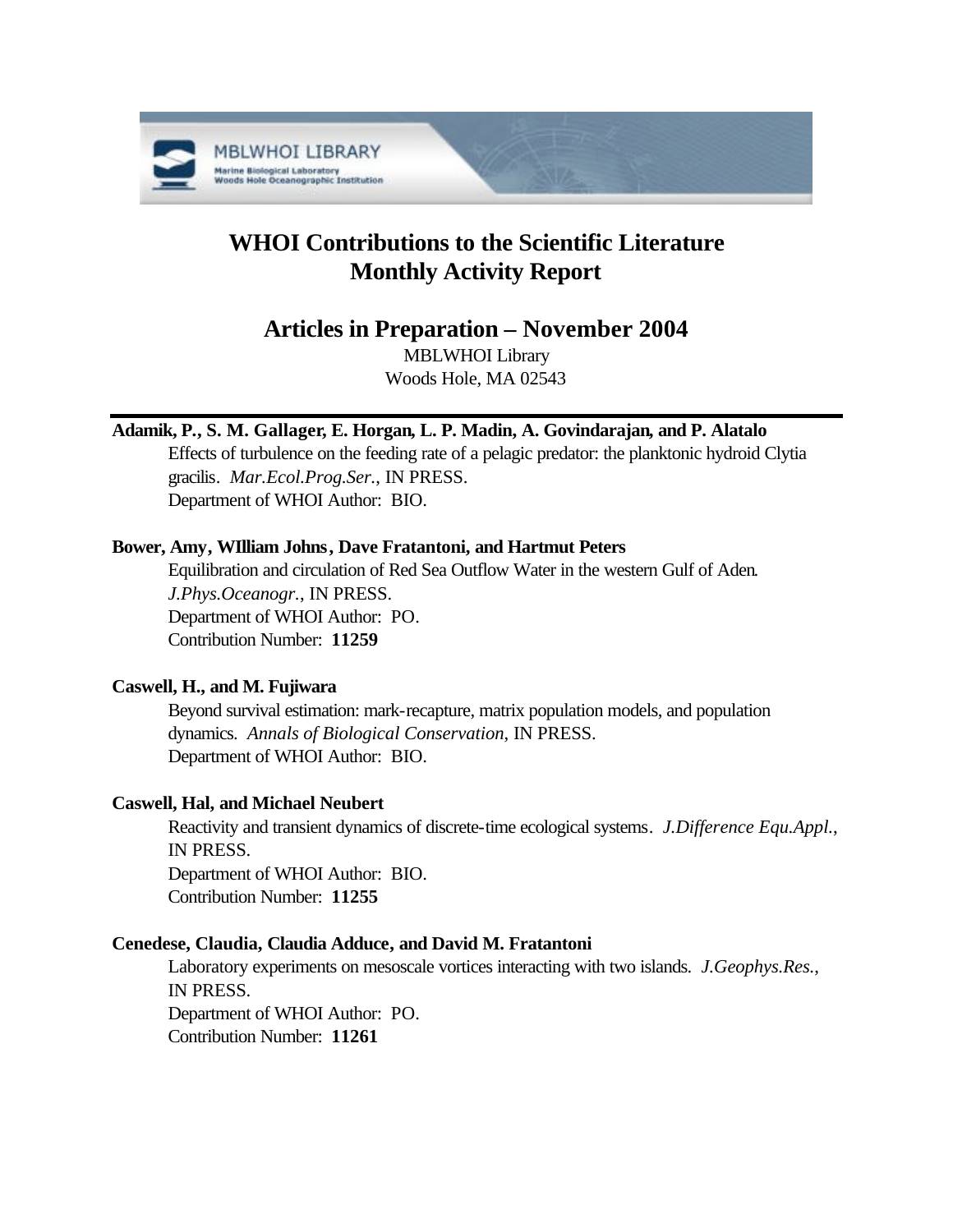#### **Charette, Matthew A., Edward R. Sholkovitz, and Colleen M. Hansel**

Trace element cycling in a subterranean estuary: Part I. Geochemistry of the permeable sediments. *Geochim.Cosmochim.Acta*, IN PRESS. Department of WHOI Author: MCG. Contribution Number: **11240**

### **Davis, C. S., S. M. Gallager, X. Tang, L. Vincent, and C. J. Ashjian**

Real-time visualization of taxa-specifi plankton distributions. *Mar.Ecol.Prog.Ser.*, IN PRESS. Department of WHOI Author: BIO.

#### **Davis, C. S., F. Thwaites, S. M. Gallager, and Q. Hu**

A three axis fast-tow digital Video Plankton Recorder for rapid surveys of plankton taxa and hydrography. *Limnol.Oceanogr.*, IN PRESS. Department of WHOI Author: BIO. AOPE.

#### **Davis, C. S., Q. Hu, S. M. Gallager, X. Tang, and C. A. Ashjian**

Real-time observation of taxa-specific plankton distributions: an optical sampling method. *Mar.Ecol.Prog.Ser.*, IN PRESS. Department of WHOI Author: BIO.

#### **Endo, Yoshinari, and Peter H. Wiebe**

Euphausiid distribution, adundance, and succession in warm-core ring 82B. *J.Plankton Res.*, IN PRESS. Department of WHOI Author: BIO. Contribution Number: **11266**

#### **Estrada, James A., Molly Lutcavage, and Simon R. Thorrold**

Diet and trophic position of Altantic bluefin tuna (*Thunnus thynnus*) inferred from stable carbon and mitrogen isotope analysis. *Mar.Biol.*, IN PRESS. Department of WHOI Author: BIO. Contribution Number: **11262**

#### **Feng, Ming, Roger Lukas, Peter Hacker, Albert Plueddemann, and Robert Weller**

Upper ocean momentum balances in the western equatorial Pacific on the intraseasonal time scale. *Deep-Sea Res.*, IN PRESS. Department of WHOI Author: PO. Contribution Number: **11258**

#### **Hackett, J. D., D. M. Anderson, D. L. Erdner, and D. Bhattacharya**

Dinoflagellates: a remarkable evolutionary experiment. *Am.J.Bot.*, IN PRESS. Department of WHOI Author: BIO.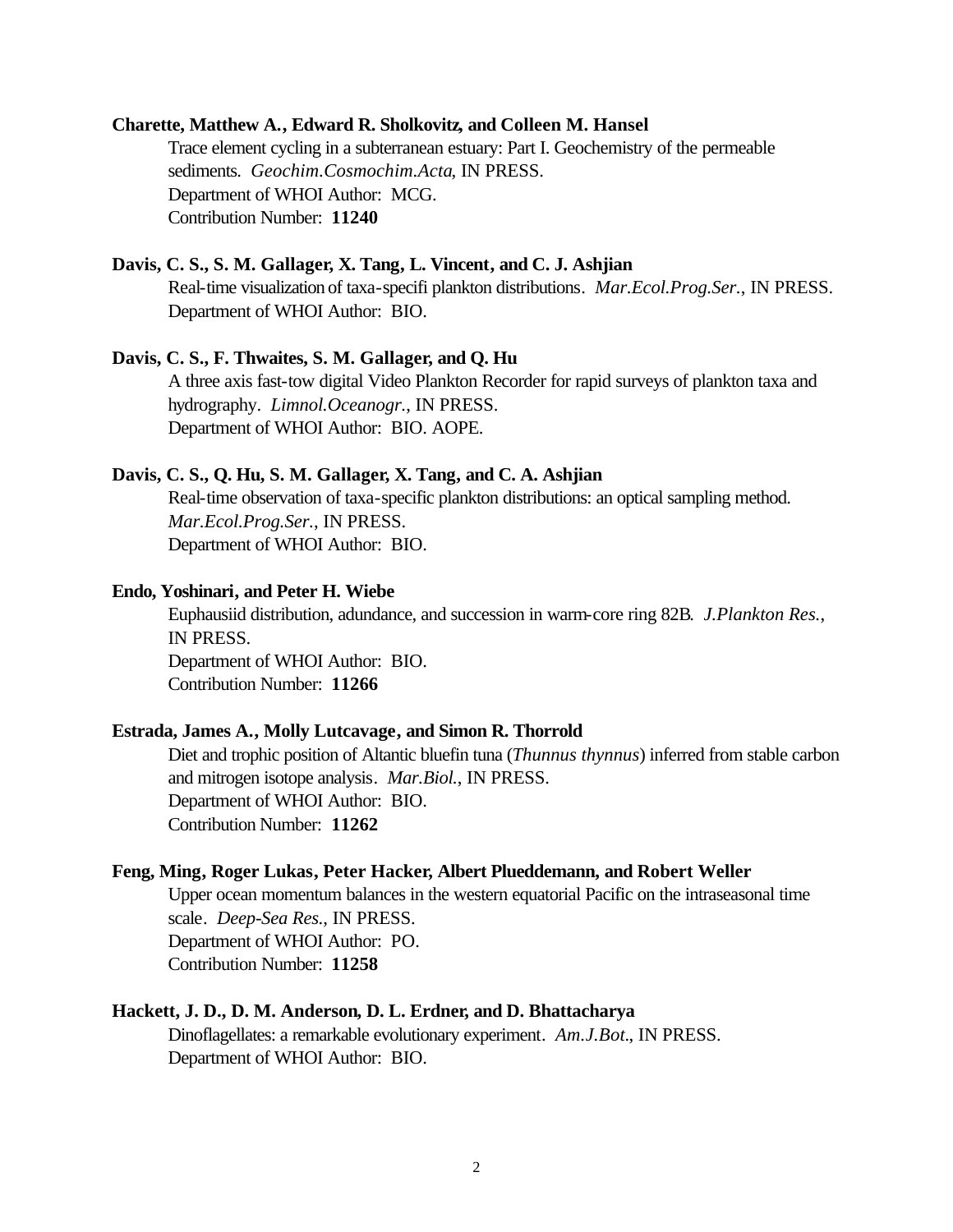#### **Hofmann, Eileen E., Peter H. Wiebe, Daniel P. Costa, and Joseph J. Torres**

An overview of the southern ocean global ocean ecosystems dynamics program. *Deep-Sea Res.II*, IN PRESS. Department of WHOI Author: BIO. Contribution Number: **11241**

#### **Jennings, Robert M., and Kenneth M. Halanych**

Mitochondrial genomes of *Clymenella torquata* (Maldanidae) and *Riftia pachyptila* (Siboglinidae): evidence for conserved gene order in Annelida. *J.Mol.Evol.*, IN PRESS. Department of WHOI Author: BIO. Contribution Number: **11244**

#### **Keyfitz, Nathan, and Hal Caswell**

*Applied Mathematical Demography, 3rd ed.* N. Keyfitz and H. Caswell, eds. Springer-Verlag, IN PRESS. Department of WHOI Author: BIO.

#### **Legg, Sonya, Robert Hallberg, and James Girton**

Comparison of entrainment in overflows simulated by z-coordinate, isopycnal and nonhydrostatic models. *Ocean Modell.*, IN PRESS. Department of WHOI Author: PO. Contribution Number: **11263**

#### **Lewis, M. A., M. G. Neubert, H. Caswell, J. Clark, and K. Shea**

A guide to calculating. In: *Conceptual Ecology and Invasions Biology: Reciprocal Approaches to Nature*. M.W. Cadotte, S. M. McMahon, and T. Fukami, eds., IN PRESS. Department of WHOI Author: BIO.

#### **Moore, Michael, and Greg A. Early**

Sperm whales the bends and cumulative bone damage. *Science*, IN PRESS. Department of WHOI Author: BIO. Contribution Number: **11227**

#### **Neubert, M., L. S. Mullineaux, and M. F. Hill**

A metapopulation approach to interpreting diversity at deep-sea hydrothermal vents. In: *Marine Metapopulations*. J. Kritzer and P. Sale, eds. Academic Press, IN PRESS. Department of WHOI Author: BIO.

#### **Pickart, Robert S., Daniel J. Torres, and Paule S. Fratantoni**

The East Grrenland spill jet. *J.Phys.Oceanogr.*, IN PRESS. Department of WHOI Author: PO. Contribution Number: **11260**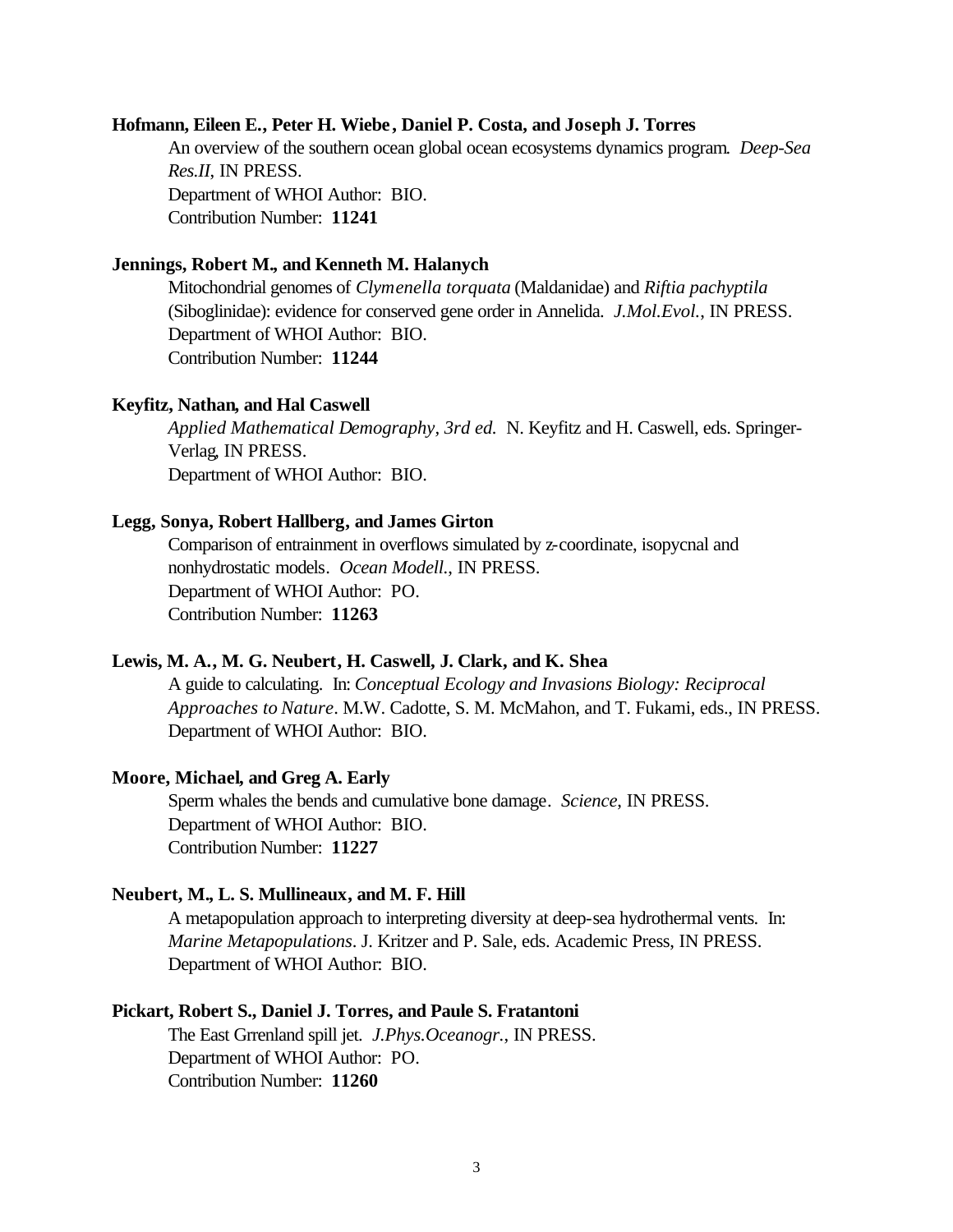#### **Ramcharitar, J. U., X. Deng, D. Ketten, and A. N. Popper**

Form and function in the unique inner ear of a teleost: the silver perch (Bairdiella chrysoura). *J.Comp.Neurol.*, IN PRESS. Department of WHOI Author: BIO.

#### **Scotti, A., and J. Pineda**

Observation of very large and steep internal waves of elevation near the Massachusetts Coast. *Geophys.Res.Lett.*, IN PRESS. Department of WHOI Author: BIO.

### **Smith, M., H. Caswell, and P. Mettler-Cherry**

Stochastic flood and precipitation regimes and the population dynamics of a threatened floodplain plant. *Ecol.Appl.*, IN PRESS. Department of WHOI Author: BIO.

#### **Tarrant, Ann M.**

Endocrine-like signaling in cnidarians: current understanding and implications for ecophysiology. *Integr.Comp.Biol.*, IN PRESS. Department of WHOI Author: BIO. Contribution Number: **11254**

#### **Timmermans, Mary-Louise, and Larry Pratt**

Two-layer rotating exchange flow between two deep basins. Part 1: theory and application to the Strait of Gibraltar. *J.Phys.Oceanogr.*, IN PRESS. Department of WHOI Author: PO. Contribution Number: **11211**

## **Yang, Xinhai, Donghui Liu, Tessa J. Murray, Geoffrey C. Mitchell, Eli V. Hestermann, Sibel I. Karchner, Rebeka R. Merson, Mark E. Hahn, and David H. Sherr**

The aryl hydrocarbon receptor constitutively represses c-myc transcription in human mammary tumor cells. *J.Biol.Chem.*, IN PRESS. Department of WHOI Author: BIO.

Contribution Number: **11252**

## **Zemmelink, H. J., W. W. C. Gieskes, W Klaassen, H. W. deGroot, H. J. W. de Baar, J. W. H. Dacey, E. J. Hintsa, and W. R. McGillis**

Air-sea gas transfer rates derived from atmospheric dimethylsulfide fluxes. *J.Geophys.Res.*, IN PRESS.

Department of WHOI Author: BIO. MCG. AOPE.